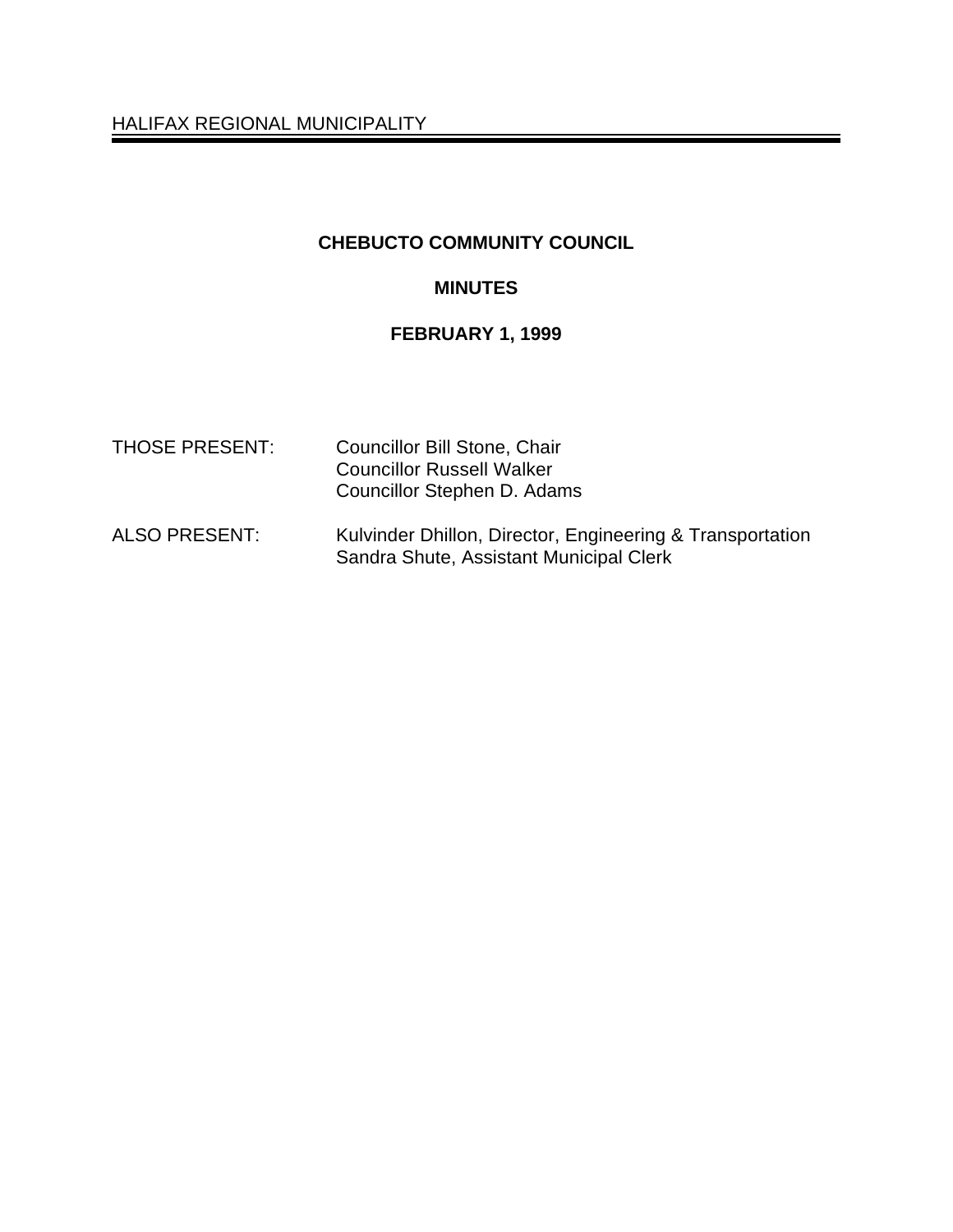# **TABLE OF CONTENTS**

| 1.  |                                                                                                                                                                         |
|-----|-------------------------------------------------------------------------------------------------------------------------------------------------------------------------|
| 2.  |                                                                                                                                                                         |
| 3.  | Approval of the Order of Business and Approval of Additions and Deletions 4                                                                                             |
| 4.  | <b>Business Arising Out of the Minutes</b>                                                                                                                              |
|     | 4.1<br><b>Status Sheet Items</b>                                                                                                                                        |
|     | 4.1.2 Dumping - Harrietsfield and Williamswood and Possibility  5<br>of Gate                                                                                            |
|     | 4.1.3 Feasbility of Community Transit - Sambro/Harrietsfield  5<br>4.1.4 Highway 102 and Lacewood Drive Interchange  5<br>4.1.5 Legal Matter - 823 Herring Cove Road  5 |
| 5.  |                                                                                                                                                                         |
| 6.  |                                                                                                                                                                         |
| 7.  |                                                                                                                                                                         |
| 8.  |                                                                                                                                                                         |
| 9.  | Correspondence, Petitions and Delegations                                                                                                                               |
|     | 9.1<br>Delegations                                                                                                                                                      |
|     | 9.1.1 Halifax Regional Development Agency - Progress Report<br>on Activities for 1998/99 Based on Current Business Plan<br>11                                           |
| 10. |                                                                                                                                                                         |
| 11. |                                                                                                                                                                         |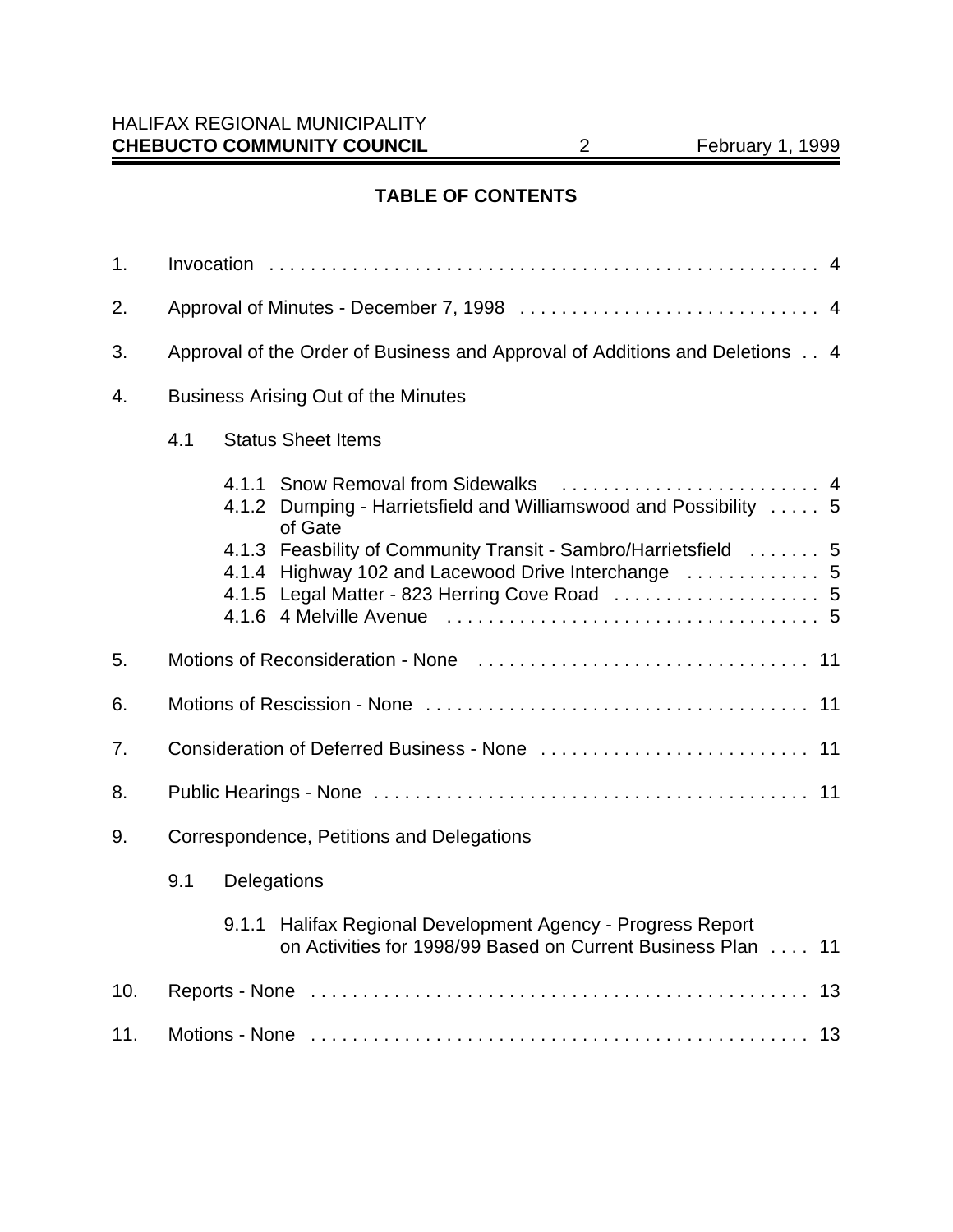# 12. Added Items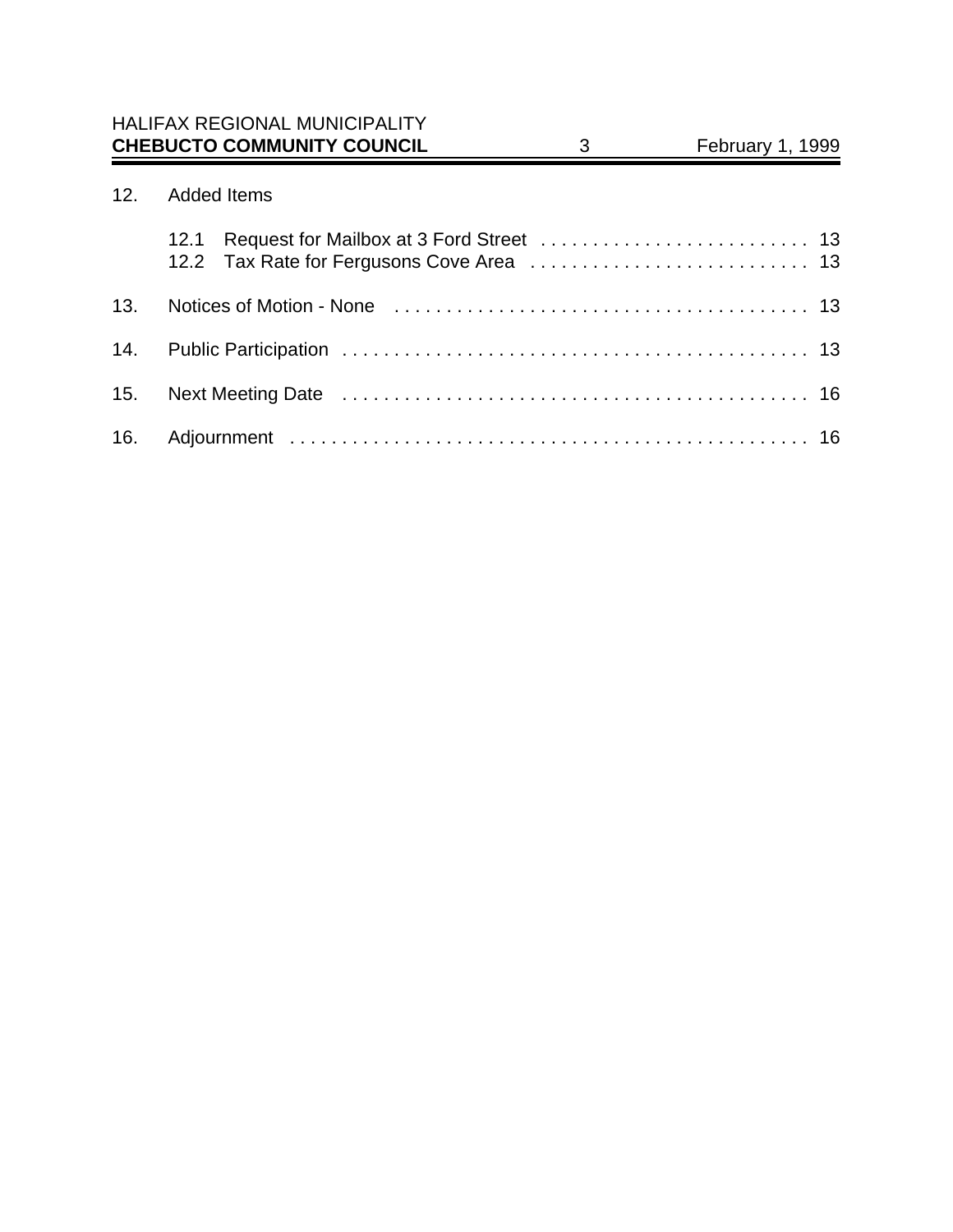# 1. **CALL TO ORDER**

The meeting was called to order at 7:05 p.m. with an Invocation at 2750 Dutch Village Road, Halifax.

Councillor Adams referred to last month's cancelled meeting, outlined what had been done to notify residents of the cancellation and why it had been cancelled. He expressed sincere apologies on behalf of Community Council members and staff for any inconvenience to residents but noted that the article that appeared in the Sunday issue of the Mail Star was unfortunate and published in error.

Councillor Stone advised that Councillor Hanson had submitted his resignation from Halifax Regional Council effective February 2, 1999 due to ill health. He noted Councillor Hanson's valuable contributions to Regional Council and Community Council and previously with the former City of Halifax. He acknowledged Councillor Hanson's dedication to serving his community and its citizens.

### 2. **APPROVAL OF MINUTES - DECEMBER 7, 1998**

**MOVED by Councillors Adams and Walker to approve the Minutes of meeting held on December 7, 1998 as circulated. MOTION PUT AND PASSED.**

### 3. **APPROVAL OF THE ORDER OF BUSINESS AND APPROVAL OF ADDITIONS AND DELETIONS**

Added Item: Request for Mailbox at 3 Ford Street - Councillor Walker Tax Rate for Fergusons Cove Area - Councillor Adams

### **MOVED by Councillors Adams and Walker to approve the Order of Business as amended. MOTION PUT AND PASSED.**

### 4. **BUSINESS ARISING OUT OF THE MINUTES**

### 4.1 **Status Sheet Items**

### 4.1.1 **Snow Removal from Sidewalks**

Councillor Walker requested a report from staff as to the new assessments to see what effect there would be on area rates since assessments were up. Since the Municipal Government Act comes into effect on April 1, 1999, he also wanted staff to advise what the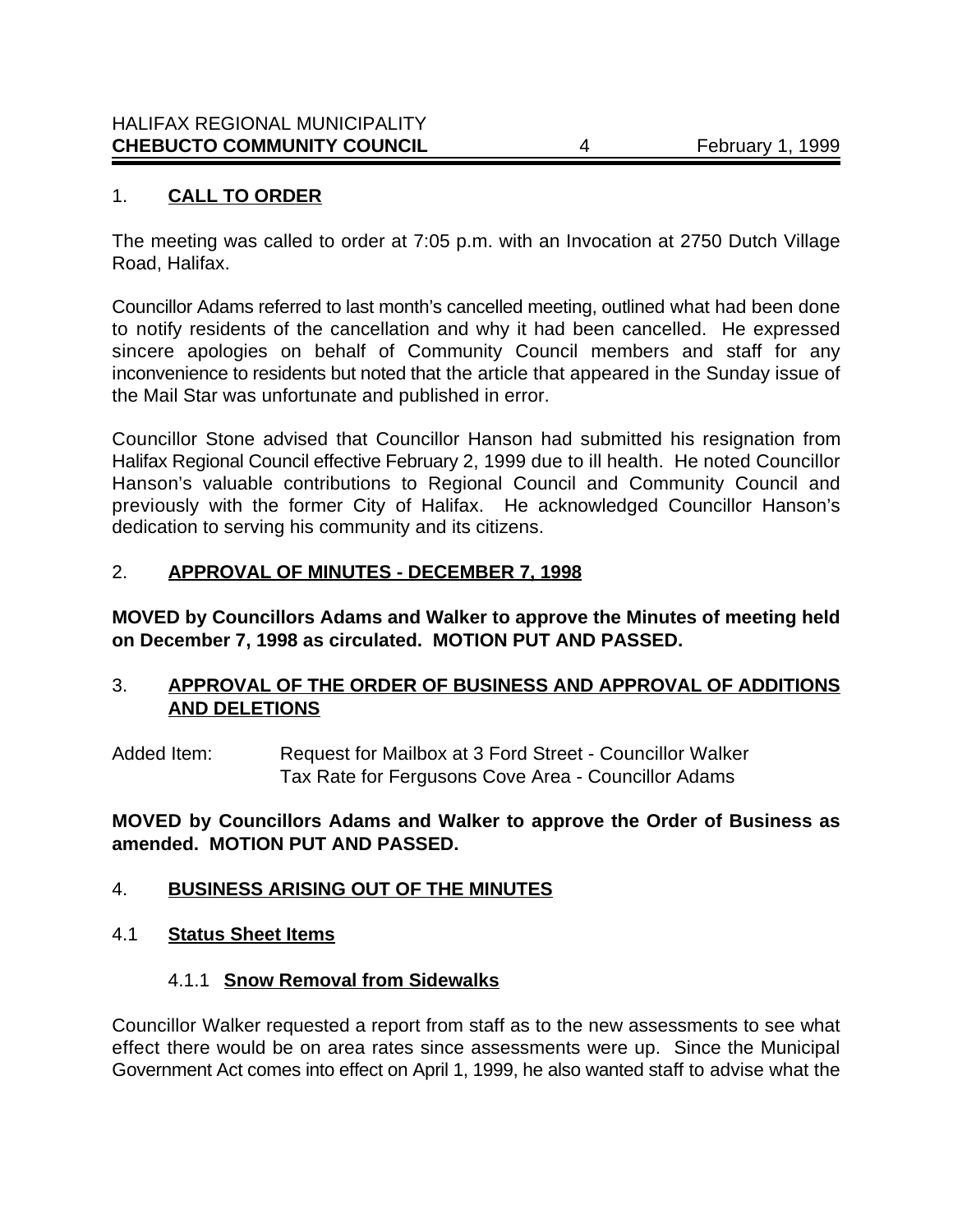area rate would be if applied to commercial. He requested this information for the next meeting.

# 4.1.2 **Dumping - Harrietsfield and Williamswood and Possibility of Gate**

On-going discussion is taking place with Department of Transportation.

# 4.1.3 **Feasibility of Community Transit - Sambro/Harrietsfield Area**

Councillor Adams requested that the same type of report be provided for this item as has been requested with regard to snow removal from sidewalks.

For the benefit of the public, Councillor Stone advised that with the new Municipal Government Act, there was a possibility of the area rate being included on commercial assessment as well as residential.

# 4.1.4 **Highway 102 and Lacewood Drive Interchange**

Kulvinder Dhillon, Director of Engineering and Transportation Services advised verbally that the Municipality and Department of Transportation are proceeding with a joint design concept report which was expected to be available shortly. He provided information on the proposed improvements for the on and off ramps, synchronization, pedestrian movement and possible upgrades by Bayers Lake Industrial Park for sidewalk, widening of ditch and landscaping.

Councillor Stone said he was concerned with getting the project included in the 1999/2000 budget as he assumed there would be cost sharing involved with improvements. In response, Mr. Dhillon said the cost of ramps and lights would be subject to discussion. The Municipality paid half the cost of the interchange and the province designed it. He understood that since they owned the structure, the province would look after future upgrading.

# 4.1.5 **Legal Matter - 823 Herring Cove Road**

No report. Councillor Adams expressed concern that the report has been outstanding for two months when it was a simple request. The Clerk advised she had already followed up but would do so again.

# 4.1.6 **4 Melville Avenue**

An Information Report dated January 13, 1999 was before Community Council. Community Council members agreed to hear from the public in this regard but, prior to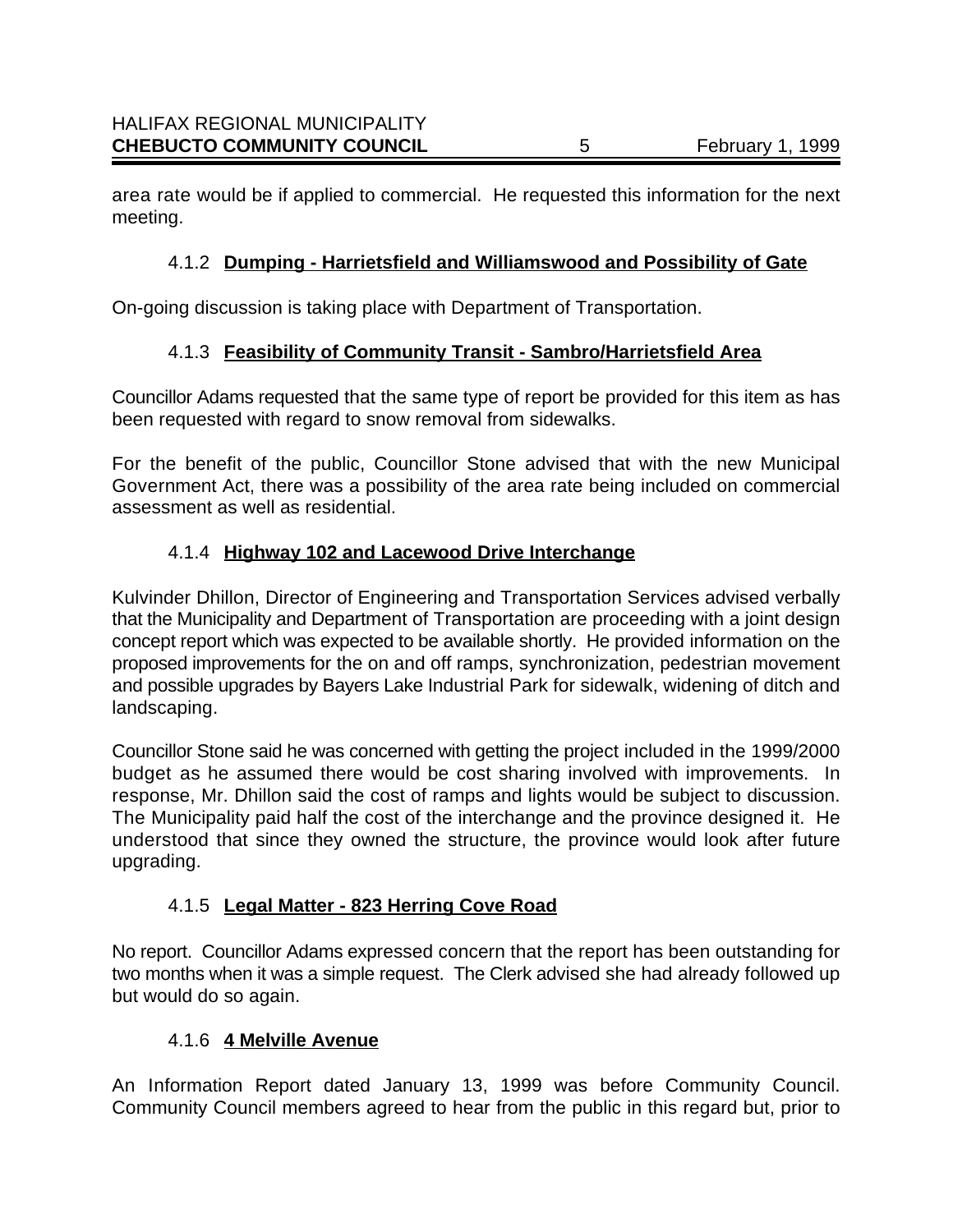| <b>CHEBUCTO COMMUNITY COUNCIL</b>    | February 1, 1999 |
|--------------------------------------|------------------|
| <b>HALIFAX REGIONAL MUNICIPALITY</b> |                  |

that, to obtain information from Kulvinder Dhillon, Director of Engineering and Transportation.

Mr. Dhillon advised that staff dealt with this issue for more than a year and had tried to come up with a compromise for both sides. He offered to answer questions after hearing from the public.

Mr. Albert Gibson, 6 Melville Avenue stated that the only thing that was not addressed by staff was the fact that the two driveways are together and there is some overlap. Overall, however, he felt it was the best solution possible. He did not know what the legalities were of driving over each other's driveway. He felt there should be some separation but did not know how much. If the driveway was moved any further east down Melville, it would become steeper and it was hard enough to get out. Mr. Hynes had the option of going further and splitting with each giving a little. Mr. Hynes went over to his 20' mark but that was forcing the rest to push down further to allow for a buffer. He was prepared to give up 2-4' to settle the matter even though he felt he had given enough; however, it was in front of his house so he felt the permit should be in his name and he would control the buffer zone and greenbelt. Landscaping was a big issue and he had to look at it every single day out his window.

Dr. Laurie Mallery, 14 Melville Avenue advised she was a physician and required to be on call. The last snowfall it took six attempts at night before she could get out of her driveway. This problem did not occur before the driveway was changed. Her concern was her safety, the safety of her children and having a negotiable driveway.

Dr. Mallery advised that she and her husband developed the property that is now 4 through 10 Melville Avenue and at their expense they were included in the subdivision because they could not safely exit. They incurred considerable cost for a new driveway for that purpose. From 1994 through 1998, there was a driveway that everyone could use safely and efficiently. Mr. Hynes purchased his property when the driveway was already in place knowing its configuration. Mr. Hynes asked for a permit to construct his own driveway which was initially denied and which would encroach over the driveway in use. She felt there should not be any further cost incurred. Money has already been spent accommodating the changes made. Concern had been expressed that even minor changes to the driveway moving it in an easterly direction would make it much more difficult to exit the driveway in snowy weather because there would be a higher grade and a left hand turn just at the point where you enter onto Melville Avenue.

Nevertheless, despite objections, Dr. Mallery said that Mr. Dhillon finally granted permission to Mr. Hynes to construct a driveway and they were forced to move the driveway easterly. Mr. Hynes' driveway could easily have been constructed much further to the west. There was never agreement to construction of Mr. Hynes' driveway although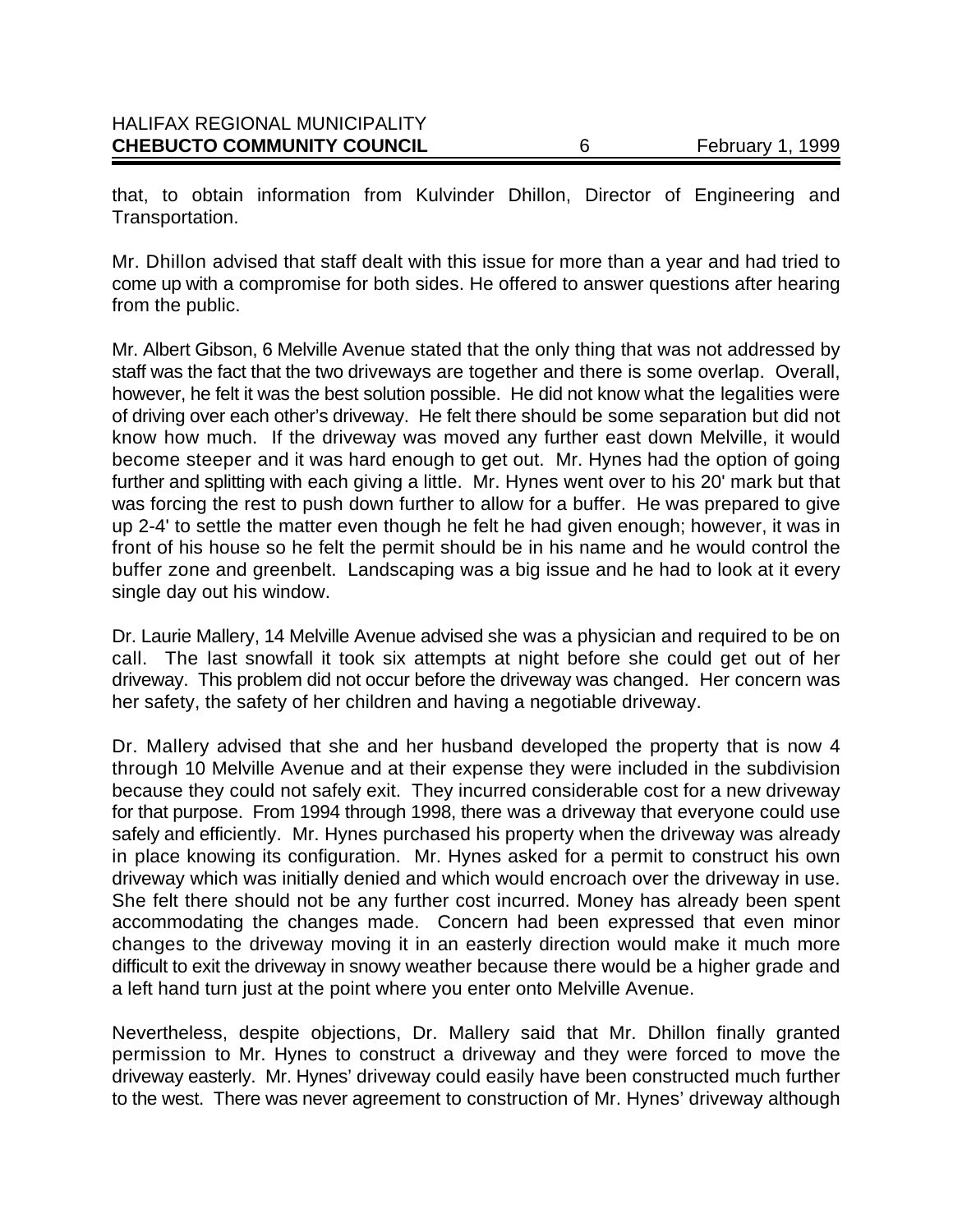| <b>CHEBUCTO COMMUNITY COUNCIL</b>    | February 1, 1999 |
|--------------------------------------|------------------|
| <b>HALIFAX REGIONAL MUNICIPALITY</b> |                  |

at one time there was temporary agreement but subsequently concerns were expressed by the residents. It was finally decided that if the residents wanted the permit revoked, they would have to consult their own lawyer.

In order to have a safe and reasonable access onto Melville Avenue, Dr. Mallery stated that there was a need to go in a straight direction onto Melville Avenue without turning left. M. E. Donovan, Solicitor for the Municipality was consulted as to whether or not there was a legal right to drive over Mr. Hynes' portion of his driveway that was in fact HRM property.

Dr. Mallery then quoted a portion of the response provided by M. E. Donovan as referred to in the written text provided.

Dr. Mallery advised that Mr. Hynes has been constructing barriers and actually puts the barriers onto their property which include rebar and a recycling can with the wheels taken off and filled full of rocks and boulders on the driveway itself. They are dangerous and unneighbourly. It was believed there was a solution in that the residents would be permitted to drive over Mr. Hynes' portion of the driveway that is in fact HRM property only during snowy weather and at all other times they would respect his driveway. There needed to be parameters that would ensure safe egress. There is a proposal to move the driveway in a further easterly direction; however, she and her husband vehemently disagree with this because it will increase the slope, the degree of turn required to turn to the left and make things more difficult. If Mr. Hynes desires a greenbelt dividing the properties, he could do that by moving his driveway in a westerly direction.

Following her presentation, Dr. Mallery provided a written overview of her presentation, and copies of correspondence from their lawyer and Legal Services and pictures of the area. She and her husband subsequently provided further information on the pictures presented.

Councillor Adams referred to the construction of the road marker during the spring of 1995 in accordance with the permit approved by City Council. He asked if it was approved by staff or Council. In reply, Mr. Landon Mallery advised it was City Council because it was an encroachment on City property. Dr. Mallery further advised that the marker was located where it was after negotiations with all the people living on Melville Avenue, including Mr. Hynes.

Councillor Stone asked if the marker was on the HRM right of way. Mr. Mallery, in response, advised yes and the property line was 25-30' from the travelled way. He indicated the area in question including where the driveway had originally been located.

Mr. Wade Hynes, 4 Melville Avenue advised that when he bought his property in 1994, the private road was originally located in front of 6 Melville Avenue in the area where Dr. and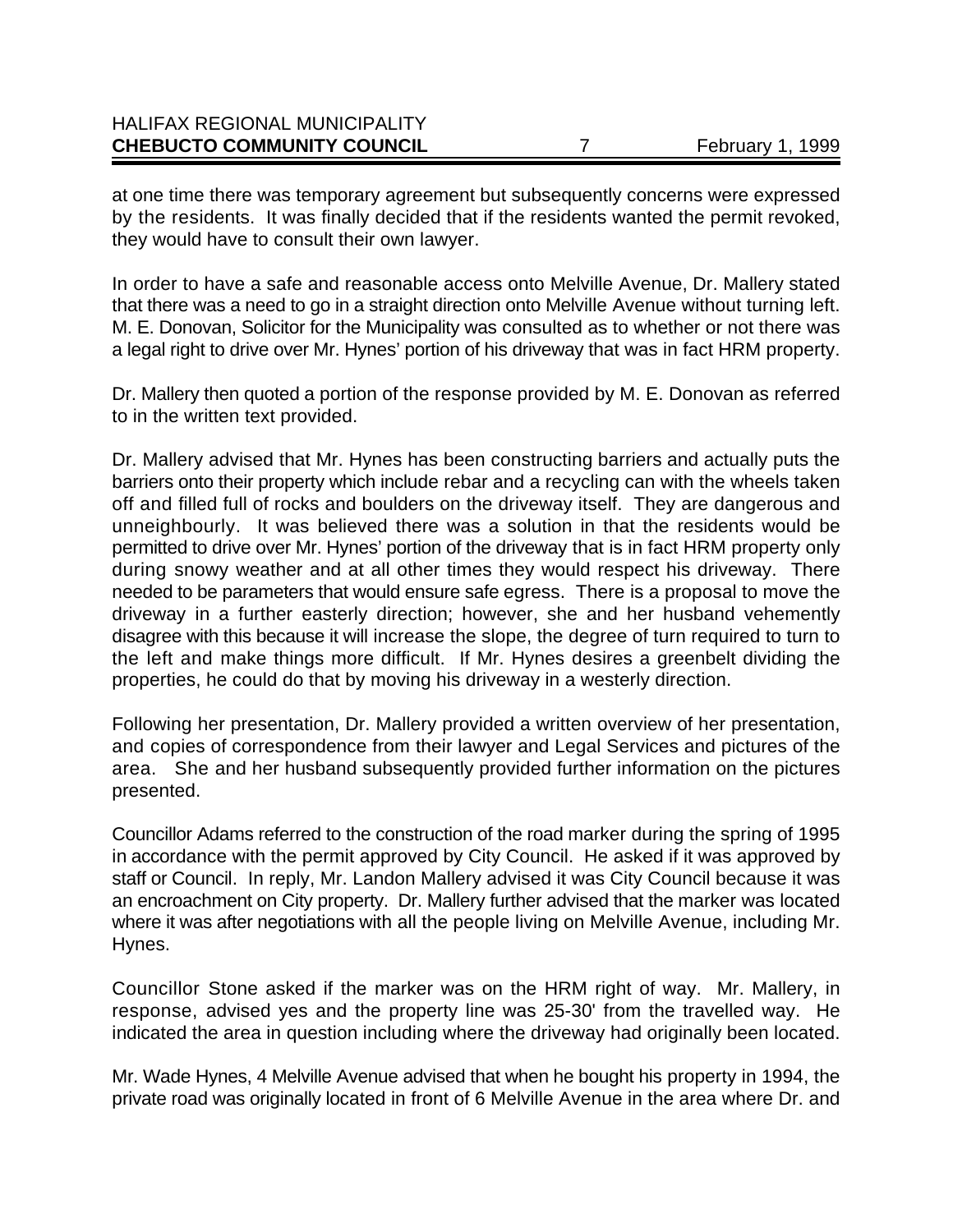| <b>CHEBUCTO COMMUNITY COUNCIL</b>    | February 1, 1999 |
|--------------------------------------|------------------|
| <b>HALIFAX REGIONAL MUNICIPALITY</b> |                  |

Mr. Mallery planted four trees and grass to cover it up. When service pipes were put in, Mr. Mallery's contractor advised it would be better to lay the road above the pipes for a lesser grade. At that time, it was not an issue but he decided to put concrete in, there were objections to having a driveway all the way to the street. He obtained a permit which was appealed by the neighbours and subsequently Mr. Dhillon agreed to how far from the road he could place his concrete. His driveway was a very expensive concrete heated driveway and he did not want it damaged. He put protective barriers up to protect the driveway and was told by an HRM official that he could put the green garbage container there which would not be considered an obstruction. No matter where anyone lived on Melville Avenue, there was a hill and everyone had the same problem getting out of their driveways. The road marker presents a safety issue for him as when he stops at the end of his driveway and looks to the left, the marker would be in blind sight. It was a safety issue for him and if the road marker was removed or relocated, there would be a lot of problems solved.

He provided drawings and photographs as well for the Councillors.

Councillor Stone asked if there was a driveway to the east at one time which cars actually used. In response, Mr. Hynes referred to a drawing indicating the excavation that was there at one time and where the entrance had already been considered. Now the entrance cuts across the last 3' of his property and they expected him to stop his concrete 3' from the edge of the asphalt which did not make much sense to cross 3' of gravel to get to Melville Avenue. That was why he proposed the 20' to go directly to the road and at the time he proposed to relocate the road marker while the excavator was in to give everybody more room but there was opposition to that at the time.

Councillor Stone asked if Mr. Dhillon had indicated Mr. Hynes' driveway could go where it is now. Mr. Hynes responded yes, it was in an August 17 letter. It measures 20' exactly from the road marker.

Councillor Stone asked why Mr. Hynes had a problem with people driving over his driveway. In response, Mr. Hynes said it was mainly a snowplow or a big truck. If a big truck comes across and cracks the concrete on the edge, he would lose a heating loop in his driveway. To repair it, it would have to be removed entirely and it was a \$15,000 driveway.

Mr. Hynes went on to say that he and Mr. Gibson had discussed putting in a rock, having a 4' separation and make a planter out of the rock. He thought he and Mr. Gibson were in agreement.

Mr. Gibson interjected he was only in agreement if it was in his name. Subsequent to Mr. Gibson's statement, Mr. Hynes said he had no problem with that.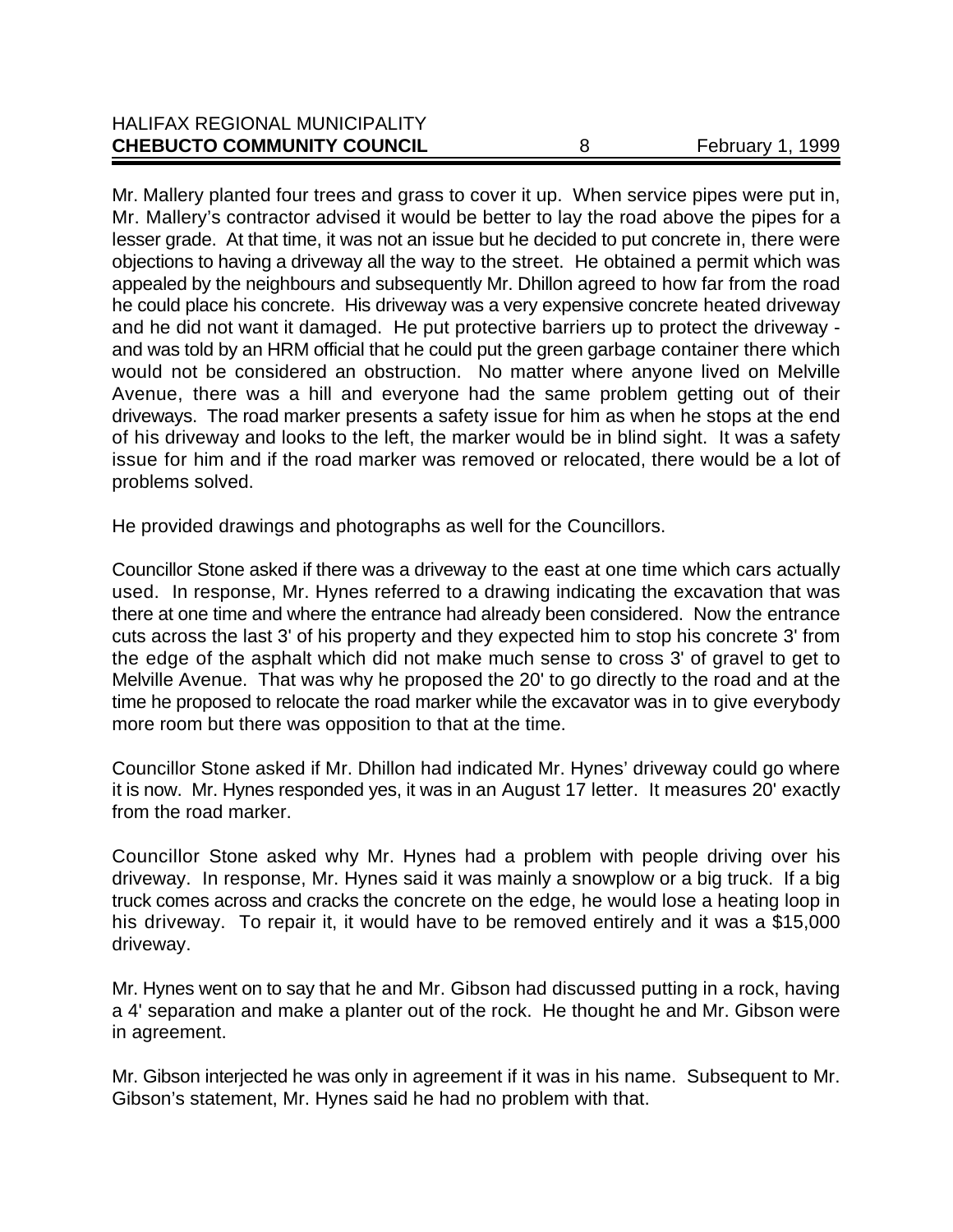| <b>CHEBUCTO COMMUNITY COUNCIL</b>    | February 1, 1999 |
|--------------------------------------|------------------|
| <b>HALIFAX REGIONAL MUNICIPALITY</b> |                  |

Mr. Gary Brown, 10 Melville Avenue advised he was the caretaker of the property but spoke for the owners. He supported everything the Mallerys said and added that Mr. Hynes has been rude to the point where the police were called several times. Mr. Hynes placed obstructions in front of the driveway, placed large boulders on the side of the road on HRM property that cannot be seen at night and drilled rebar in the middle of the night intentionally to destroy their vehicles. He also placed obstacles on their side of the driveway - on the previous remaining bit of driveway they can get out of. With regard to safety onto the road, Mr. Hynes would park his car right up to the closest mark he could so no one could drive across his driveway and on two occasions he was almost hit by a vehicle coming down because he could not see it. The marker was not that big and easy to see around.

Mr. Brown referred to police reports and suggested Councillors should check with the police officers involved with Mr. Hynes.

Mr. Brown stated that the intent of the neighbours was not to drive over Mr. Hynes' driveway except if it was slippery and the car slid over, then it might be necessary. The neighbours did not want an obstruction so their cars would be damaged. He asked for a resolution of the issue. Speaking on behalf of the owners of 10 Melville Avenue, they did not want to spend any more money on the situation but simply wanted a driveway to be able to drive in an out of without an obstacle.

Councillor Adams asked when Mr. Hynes put his vehicle at the end of the driveway and Mr. Brown pulled out and almost had an accident, why could he not see. In response, Mr. Brown indicated on the drawings available where Mr. Hynes parked his car, the steepness of the grade and the problems encountered.

Mr. Landon Mallery, 14 Melville Avenue stated that during the construction phase an engineering firm prepared engineering drawings re the shared driveway and also the services to the properties. It was part of the requirement from Engineering Department for subdivision approval which was received in 1994. If Mr. Hynes wants a buffer, that is fine as he has 4' on the other side of his driveway towards Winchester and it could have easily been installed in that location. The water lines underneath the concrete are in excess of 36" from the boundary of the driveway. He could remove a portion of the driveway if he wanted a buffer and still not impact the water lines. Mr. Hynes, however, chooses to place objects in the other driveway to force the issue.

Councillor Walker asked who paid for the marker and Mr. Mallery replied he did except that Albert Gibson provided the cap.

The Chair called for further speakers; there were none.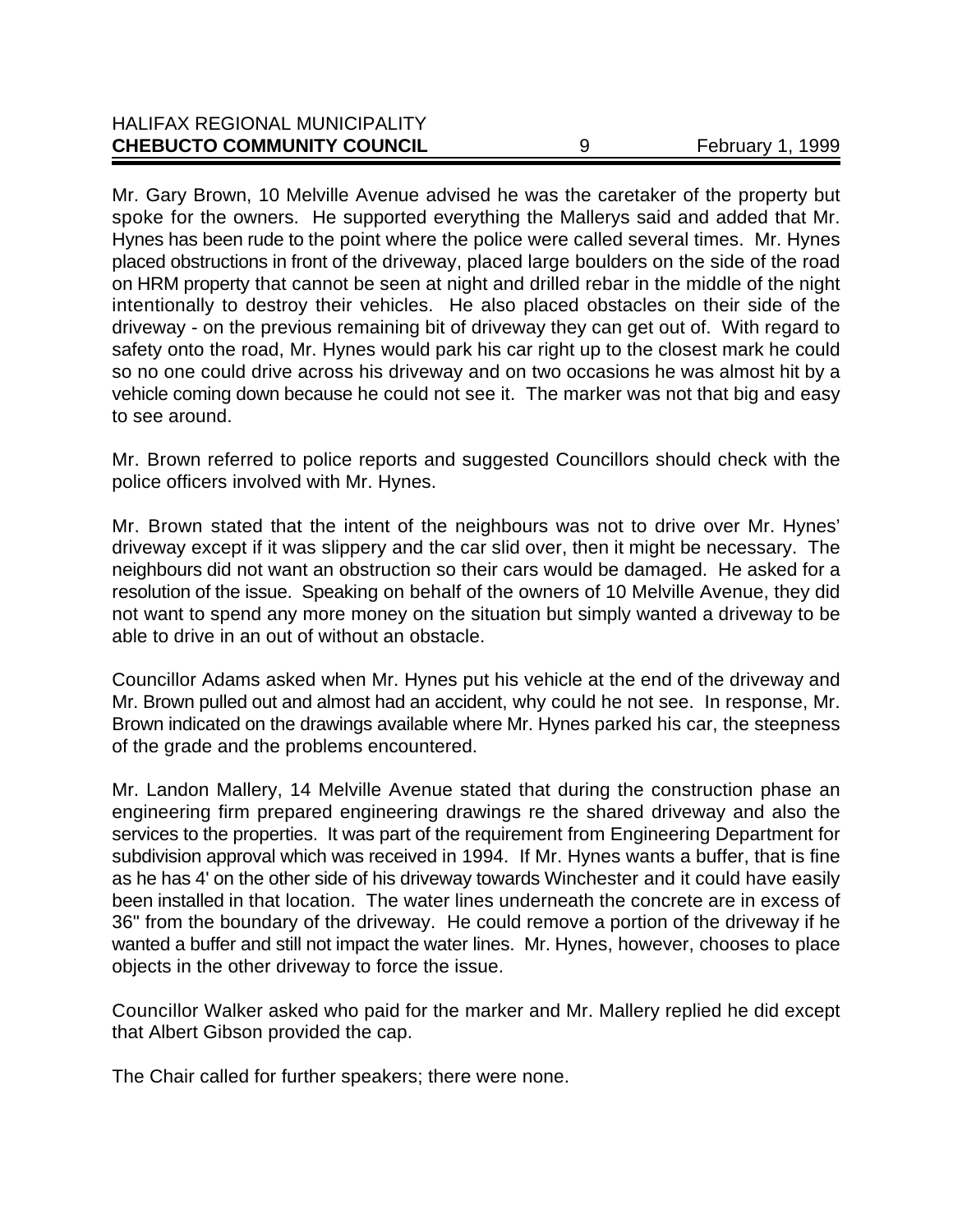| February 1, 1999 |
|------------------|
|                  |
|                  |
|                  |

Councillor Stone asked if the driveway was approved to the point where it ends now. In response, Mr. Dhillon stated yes.

Councillor Adams referred to the marker which was approved by the former City Council in 1995 and asked if it came to Council as a separate issue or was it part of a Development Agreement. In response, Mr. Dhillon said he thought it was a separate encroachment.

Councillor Adams asked why two rocks which are 50-75 lb. were considered obstructions but a cement block 2' wide and 3' high not an obstruction. In reply, Mr. Dhillon stated the rocks were not supposed to be there according to his approval.

Mr. Dhillon then went on to provide a history of the issue from staff's perspective. When he approved the driveway, there was supposed to be no obstruction 5-6' from the edge of the travelled way because it would provide for room for pedestrian traffic. If the rocks were within 5' of the travelled way, they should be moved. When Mr. Hynes applied for the permit to construct a 22-24' driveway, it was cancelled following discussion with other users of the land. There had to be dialogue with the other users before a permit could be issued. This was started and after meeting with three property owners, it was late 1997 when the property owners were asked to come back with a plan regarding the division of the driveway. Some kind of compromise plan was received from Mr. Gibson April, 1998 to divide the space equally which was about 43-44' - 22' each side - but Mr. Hynes wanted 24'. Mr. Mallery and Mr. Gibson did not agree with 24'. During the summer, discussion continued. Subsequently, it was his understanding from Mr. Gibson that they were prepared to give another foot or so if the matter was resolved and, based on that, he wrote a letter giving Mr. Hynes 20' from the marker with the condition that it would be a common driveway and if they wanted to have a space they would have to spread equally on both sides and set back their driveways as initially agreed. The condition of the permit was that they could not put flower pots or anything similar without approval. He did not agree with the comments that the marker is a safety hazard or side vision problem.

Councillor Stone asked for clarification that the green cart should not be there but the car could be there out to the edge as long as Mr. Hynes is on his driveway. Mr. Dhillon advised that as part of the Solid Waste By-law, the cart could only stay out at a certain time. As far as the car was concerned, the driveway was for access and should not be parked on public property.

Councillor Stone then clarified that by allowing the driveway to go to the end does not give the ability to park the car on that part of the driveway that is on public right of way. Mr. Dhillon agreed that people were not supposed to park up to the curb to allow people to walk on the public portion of the travelled way.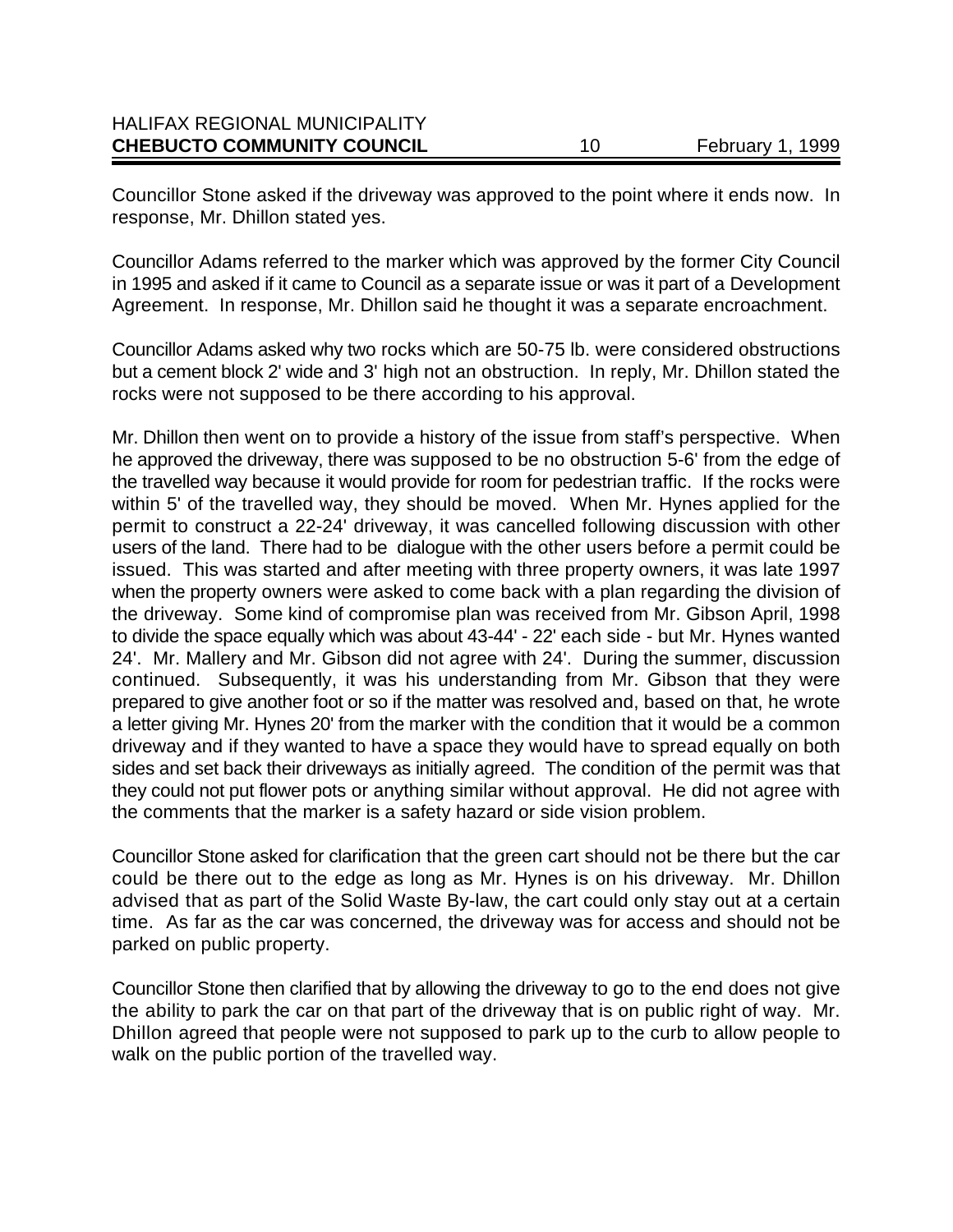| <b>CHEBUCTO COMMUNITY COUNCIL</b>    | 44 | February 1, 1999 |
|--------------------------------------|----|------------------|
| <b>HALIFAX REGIONAL MUNICIPALITY</b> |    |                  |

Councillor Stone asked who was responsible for damage of the heating coils in the driveway. In response, Mr. Dhillon replied it was the property owner. If something is damaged because of being on HRM property, HRM is not liable because the property owner undertook the risk in building on HRM property.

The Chair asked what was expected of Community Council. In response, Mr. Dhillon suggested that Mr. Hynes should not be putting any obstructions for at least 6-7' from the edge of the travelled way and, in addition, if there is any change in the use of HRM property, then a permit is required. He understood the By-law Enforcement Officer had talked to Mr. Hynes about rock obstructions.

Councillor Stone referred to Mr. Gibson's offer to find a solution because it is in front of his property and asked if Mr. Gibson could do that. In response, Mr. Dhillon said he would have the ability but a permit would have to be issued.

Councillor Walker asked if the marker was moved back, would the driveway be wider. In reply, Mr. Dhillon advised that if the marker is moved either back or on the other side of the driveway, the area would have to be regraded and will be steeper but not unusually steep.

Councillor Stone asked if there was information available regarding the Engineering proposal. Mr. Dhillon advised that if it was part of the subdivision approval, then it would be available.

**MOVED by Councillors Adams and Walker to defer this matter to the next meeting in order to look at the information, check the permits and consider options in the interim. Further, that a report be provided from Traffic Authority as to whether or not the marker is a safety hazard. MOTION PUT AND PASSED.**

- 5. **MOTIONS OF RECONSIDERATION** None
- 6. **MOTIONS OF RESCISSION** None
- 7. **CONSIDERATION OF DEFERRED BUSINESS** None
- 8. **PUBLIC HEARINGS** None
- 9. **CORRESPONDENCE, PETITIONS AND DELEGATIONS**
- 9.1 **Delegations**

9.1.1 **Halifax Regional Development Agency - Progress Report on Activities**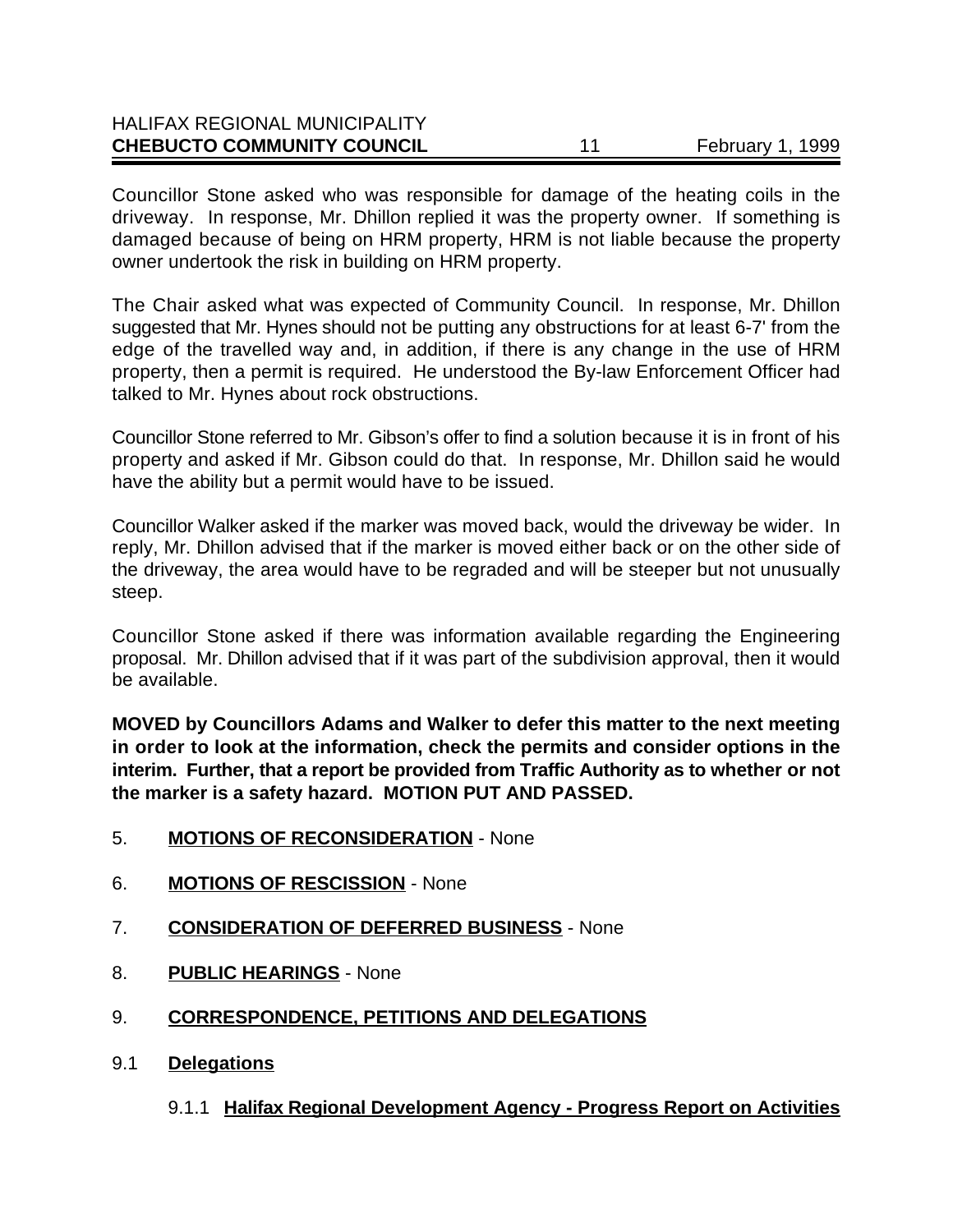### **for 1998/99 Based on Current Business Plan**

Ms. Helen Matheson, Chair, Halifax Regional Development Agency and Mr. Greg Brown, General Manger were in attendance. Ms. Matheson acknowledged RDA supporters in the audience as well.

Ms. Matheson provided an overview of the current business plan and progress and addressed the possibility of further budget cuts by HRM with the hope of having some discussion on its impact.

Ms. Matheson advised that the request that came to the RDA via the CAO's Office from the Minister of Economic Development re funding for the 2000-2005 Initiative has not been responded to by HRM. The RDA was seeking a clear indication of support from Council to go to the province. The province is pleased with the performance of the Halifax Regional Development Agency but needs to hear that from core sponsors such as HRM. The RDA cannot leverage resources from other programs without a solid foundation of support from HRM as it directly impedes growth.

Councillor Walker said he would be happier when he saw "urban" in the Mission Statement. There was still the need to think of small business in the urban area and gave an example of Dutch Village Road in his District, which was going downhill fast and needed something to pick it up. In his opinion, the RDA could do that. In response, Mr. Brown advised that the RDA was very encouraged by Community Council's reaction last spring but discouraged by the staff report that came forward.

Councillor Walker asked what the amount of the proposed cut was. In response, Mr. Brown said he was not sure but might go from \$225,000 to \$200,000 although the original cut was more than that. It was hoped that the allocation could remain the same at \$225,000.

Councillor Adams acknowledged that the RDA has been very attentive to the needs of the rural and suburban areas and if you compared that to the Greater Halifax Partnership, the results of the RDA were distinctly measurable whereas the results of the Greater Halifax Partnership are not. When you cut back on bodies that generate jobs and income, then perhaps HRM might not benefit directly from tax dollars generated but the citizens do. He used the Pennant Park project as an example which was measurable. He acknowledged that a cut in the RDA's budget was recommended but there may be a way to minimize it. There was a report coming back to Council.

Ms. Matheson expressed appreciation of Community Council's support and reiterated the fact that the RDA was still awaiting some kind of communique from the CAO's office concerning the letter from the Minister of Economic Development re furthering the cause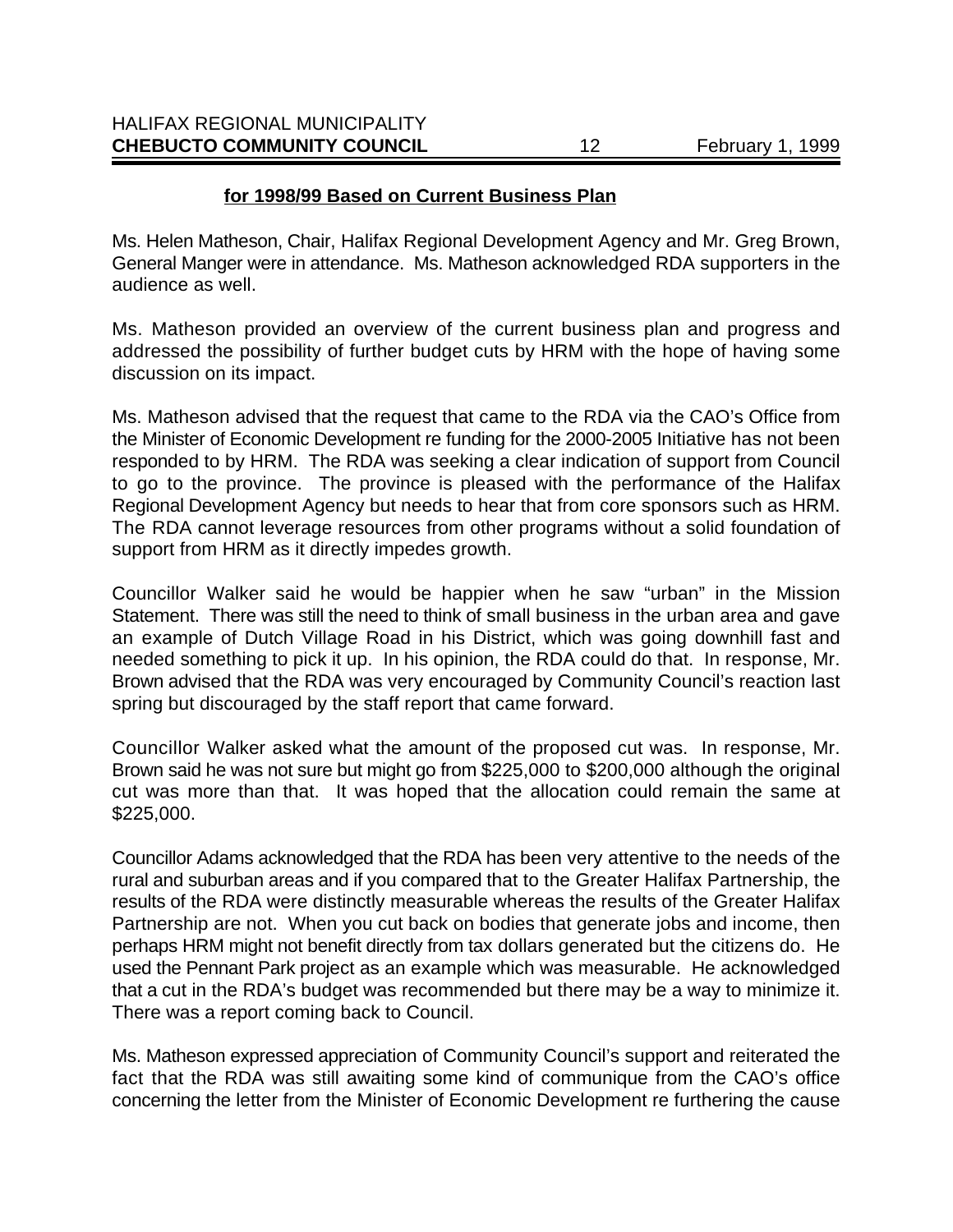of RDA's in the province. The Minister was asking for feedback as to what the Municipality would like to see in the next phase of funding. Since there was nothing being done, this was a cause of great concern. She encouraged Community Council to make some recommendation to Council about the letter. Marine Drive Valley and Canal Community Council had put forward a motion to the Mayor encouraging the CAO's Office to reply to the letter.

Councillor Stone pointed out that until Council gets to budget deliberations there was no way to know what the effects of cuts will be.

- 10. **REPORTS** None
- 11. **MOTIONS** None
- 12. **ADDED ITEMS**
- 12.1 **Request for Mailbox 3 Ford Street**

**MOVED by Councillors Walker and Adams to support the request for the installation of a mailbox at 3 Ford Street, Halifax in front of the Seniors Residence - the MacDonald Laurier building. MOTION PUT AND PASSED UNANIMOUSLY.**

Councillor Walker advised that since the Capitol Stores closed, there was a desperate need for a mailbox and previous requests by seniors for the last three years have not been approved.

# 12.2 **Tax Rate for Fergusons Cove Area**

Councillor Adams requested a report from staff regarding the Fergusons Cove area - the former District 5 area just outside Purcells Cove - re their tax rate. Since they are being taxed at the urban rate, he requested that they be considered for suburban since they fall under the criteria. He asked for a report for the next meeting in order to expedite the matter during budget deliberations.

### 13. **NOTICES OF MOTION** - None

# 14. **PUBLIC PARTICIPATION**

Mr. Peter Pelham, 100 Hebridean Drive, Herring Cove, a Director of the Herring Cove Ratepayers Association raised the following points: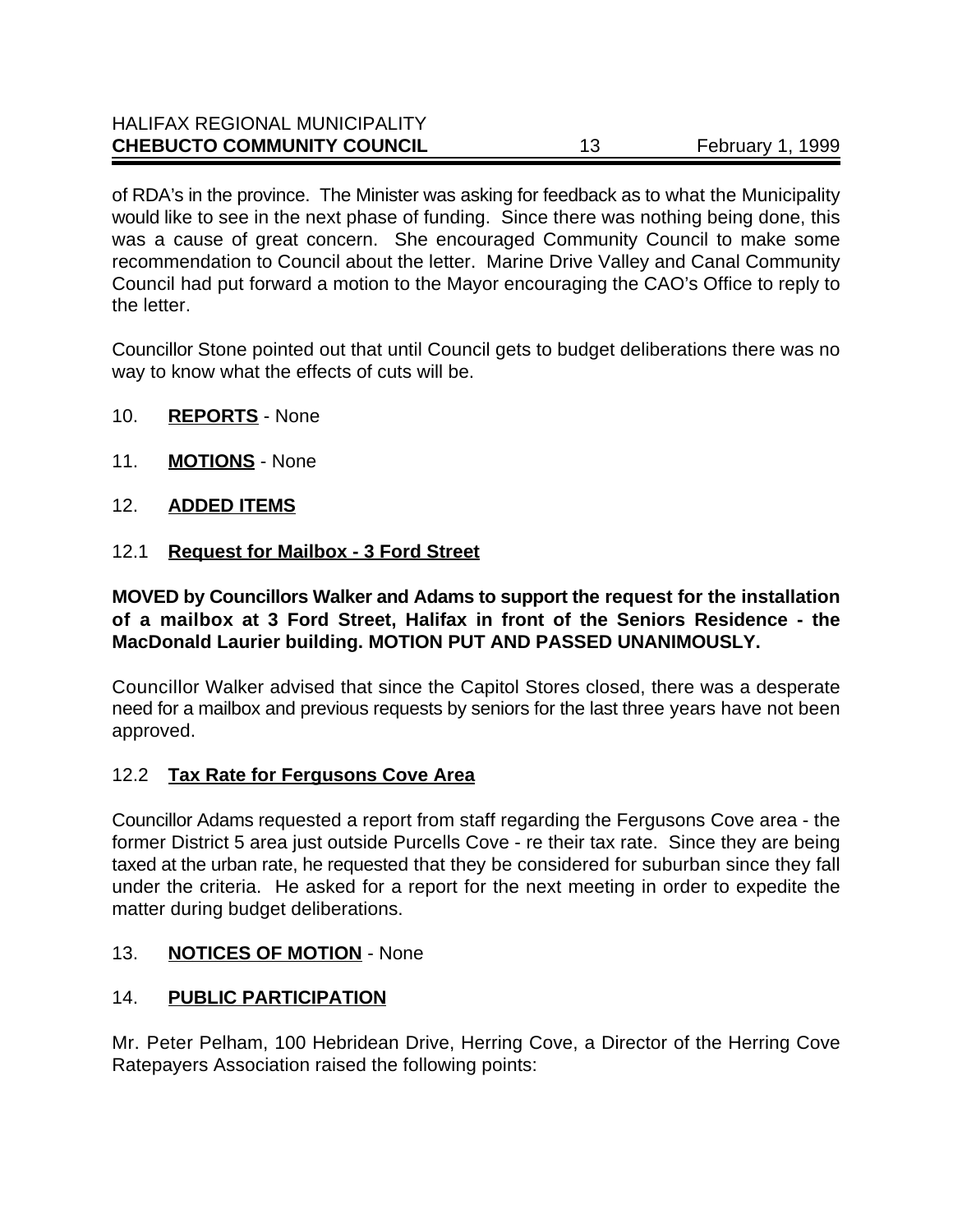| <b>CHEBUCTO COMMUNITY COUNCIL</b>    | February 1, 1999 |
|--------------------------------------|------------------|
| <b>HALIFAX REGIONAL MUNICIPALITY</b> |                  |

C He expressed concern that Priority and Policy Division had been phased out and he - along with others in his area who were included on a distribution list - was no longer receiving Minutes and information he had received previously.

Councillor Adams advised that the Priority and Policy Division has been dispersed but most of the staff were still employed. It appeared that the practice to keep residents informed has not continued.

- C He expressed concern regarding notification of cancellation of the Chebucto Community Council meeting which was scheduled for January 4, 1999.
- C He noted he had received an Agenda package for this meeting of Chebucto Community Council and asked for clarification as to why the Minutes were so late and with regard to the lands on Forward Avenue.

Councillor Walker provided information regarding Forward Avenue, which has not gone forward to Public Hearing as yet. Additionally, the Clerk clarified that with regard to notification of Community Council meetings, she had added Mr. Pelham's name to the mailing list in consultation with Councillor Adams. As to Minutes, as per the Rules of Procedure, only approved Minutes were sent out.She offered to make additions to the mailing list if requested.

Ms. Doris Young, 93 Kearney Lake Road raised the following points:

- C She provided information on traffic flow on Dunbrack Street and expressed concern that she could not get all the traffic lights green unless she went at a speed of 70 km/hr. She requested that consideration be given to reviewing the lights to synchronize them so that the flow of traffic is not interrupted going south on Dunbrack.
- C She expressed concern that the blue paint on parking lots denoting handicapped parking was slippery when wet or icy.
- C Her car was ticketed on a Sunday on the innermost parking lot at Point Pleasant Park with the explanation that she had parked the wrong way in the parking lot. She advised what she had done in pursuit of an explanation and subsequently the ticket was withdrawn. She suggested that when people file a complaint with regarding to ticketing, it should be looked into better than the explanation she had received from staff.

Ms. Debbie Hum, 169 Cresthaven Drive provided information on the Mainland North Traffic and Safety Committee dealing with traffic and safety around schools. Among concerns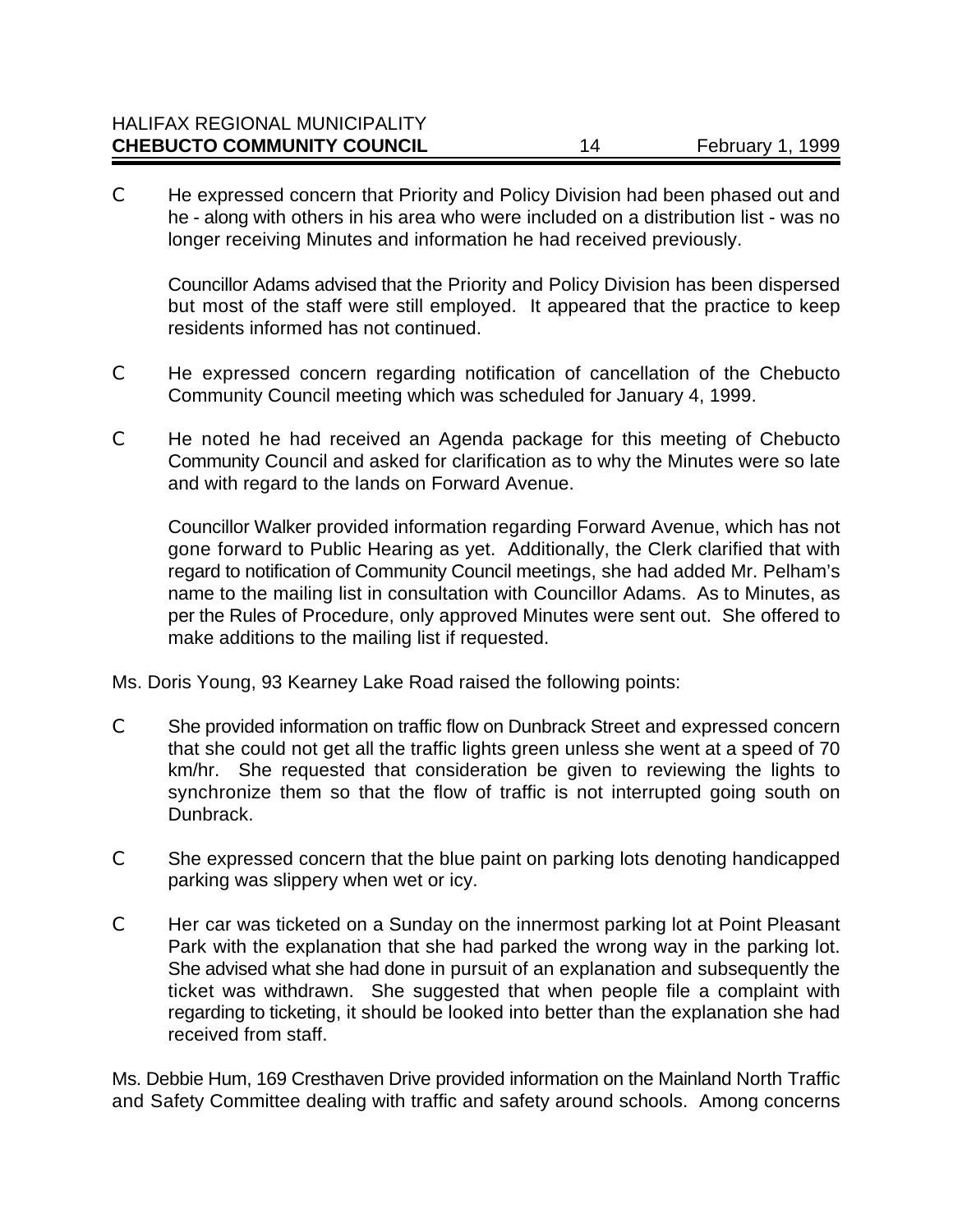| <b>CHEBUCTO COMMUNITY COUNCIL</b> | February 1, 1999 |
|-----------------------------------|------------------|
| HALIFAX REGIONAL MUNICIPALITY     |                  |

were crosswalk safety, particularly because of the recent death of a student in a crosswalk in Halifax, and she cited two safety incidents on Kearney Lake Road in one day. She asked what else the school community could do to address crosswalk safety concerns beyond a report to come from a public relations firm. She suggested a pedway for Kearney Lake Road.

Councillor Stone advised that CCL Group would be carrying out an education program across HRM. He did not know if a pedway was under consideration. There was no automatic answer except education. Regional Council has requested a report on options for improving crosswalk safety.

Mr. Danny Chedrawe, 153 Spinnaker Drive raised the following points:

 $H_1, H_2, H_3, H_4, H_5, H_6, H_7, H_8, H_9, H_1, H_2, H_3, H_4, H_5, H_6, H_7, H_8, H_9, H_9, H_1, H_2, H_3, H_4, H_5, H_7, H_8, H_9, H_9, H_9, H_9, H_1, H_1, H_2, H_3, H_1, H_1, H_2, H_3, H_4, H_5, H_6, H_1, H_1, H_2, H_3, H_1, H_1, H_2, H_3, H_1, H_1, H_2, H_3, H_1, H_1,$ 

- C He expressed concern with a recent serious accident at the intersection of Purcells Cove Road and Ramsgate Lane and the visibility problem at that location. Last summer, at his own expense, because he owned the property in the vicinity, he moved the stone walls back 10' in an effort to reduce risk and increase view along Purcells Cove Road. Since the recent accident, however, he would be proposing, in conjunction with Mr. Raju of Melville Ridge Holdings, to pay for lights at that intersection. This might help slow down traffic on Purcells Cove Road. He requested support from Community Council to staff in his efforts in this regard.
- C He explained that he was the owner of the Irving station site at Sackville Street and Dresden Row. He expressed displeasure and frustration with the Heritage Advisory Committee. He outlined his concerns since he did not want to tear down a heritage property.

Councillor Walker requested that Mr. Chedrawe put his concerns in writing and he would forward it to Regional Council.

Mr. Hiram Tiller, 4 Thackeray Close raised the following points:

- C He expressed concern that Mr. Dhillon might not have a high priority for the Lacewood/102 Highway. He brought up this matter with Community Council on January 7, 1997 and it was only in the last couple months that a report has been imminent; however, recommendations were no good unless you had money to implement them. He also expressed concern that some of the proposals coming forward were considered previously but not adopted. In response, Councillor Stone stated he would make sure it was considered in this year's budget.
- C With regard to traffic on Dunbrack Street, people were making U turns on Dunbrack and Lacewood at the traffic lights.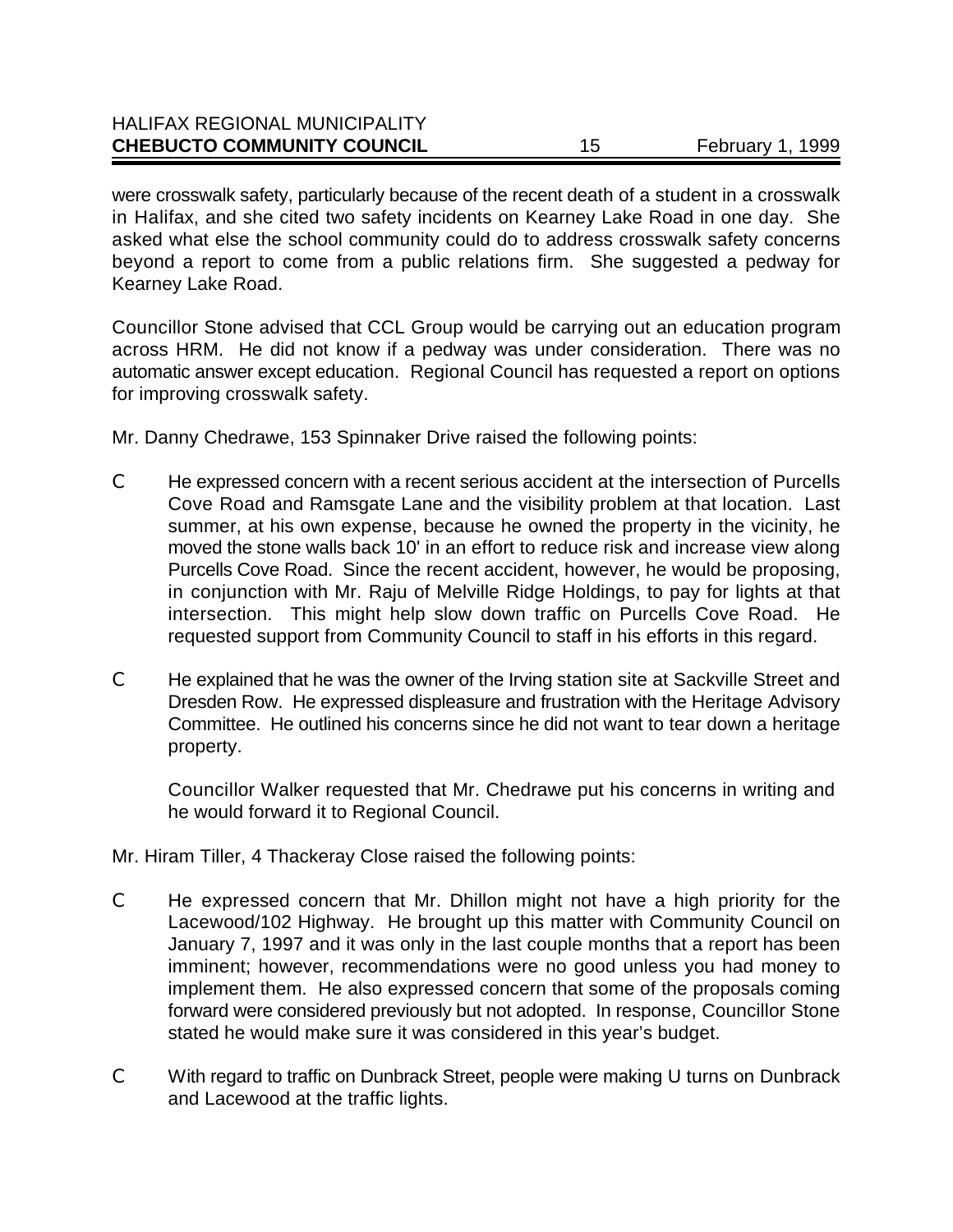- C There is no signage on Highway 103 to get off into the Bayers Lake Business Park.
- C He also expressed concern with blue paint being slippery and treacherous. In response, Councillor Stone advised that blue paint on private property was the responsibility of the owner. There was no reason why a better kind of paint could not be suggested, however.

Councillor Stone advised that the Clerk would be asked to follow up on some of the points Mr. Tiller raised.

Mr. Don Siteman, 46 Rosedale Avenue raised the following points:

- C He expressed concern with glow signs in Bayers Lake Park which ruined the look of the park. In response, Councillor Stone advised that if the signs were on HRM property, then something could be done; however, the retailers have figured out that as long as they are not within the street line, they are allowed.
- C He asked why residents were not allowed to use grocery bags for milk cartons when you could use them for newspapers but had to use blue bags for milk cartons. Using grocery bags would cut down on purchases of blue bags and use up some of the grocery bags. In response, Councillor Walker advised he would check regarding milk cartons as he thought it might be allowed under the By-law.
- C He asked why the stop sign was changed at Frederick and Willow because Rosedale Avenue traffic has increased since the change. In response, Councillor Walker explained the reason the Traffic Authority made the change. He agreed to request a traffic count for Rosedale Avenue.
- C He asked for an update on the off ramp from the BiHi to Fairview. In response, Councillor Walker advised that this was being negotiated with the province at this time and advised the reasoning behind the decision to build the new ramp.

### 15. **NEXT MEETING** - March 1, 1999

### 16. **ADJOURNMENT**

On a motion from Councillor Adams, the meeting adjourned at 10:50 p.m.

Sandra M. Shute Assistant Municipal Clerk